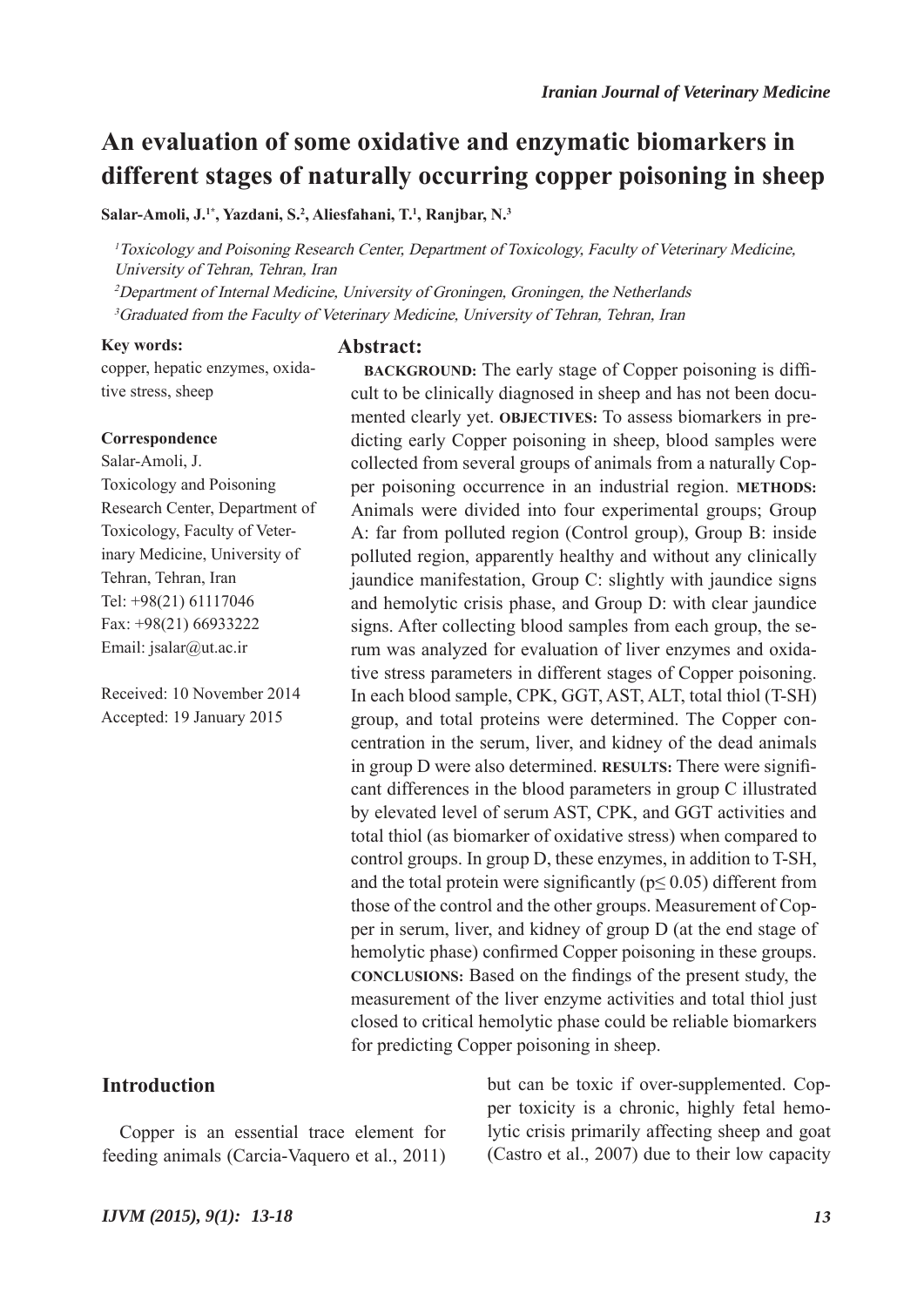to eliminate Copper from the body (Bremner, 1998; Spiesky et al., 2003). These animals can accumulate Copper in the liver even at concentrations of 500 to 1000 mg/kg without showing the clinical signs of toxicity. At a liver concentration of 1000 mg/kg, the clinical signs of Copper toxicity appear and may culminate in a hemolytic crisis with profound jaundice, which is generally fetal (Ishmael et al., 1971; Mendel et al., 2007). Due to a defect of control hemolytic phase in affected animals, it is necessary to have some biomarkers to predict this accumulation in the early phase of poisoning before the incidence of hemolytic phase and death. Excessive exposure to Copper results in an increase in oxidative stress and thus causes liver cell damage (Maxie, 2007; Reis et al., 2010; Reis et al., 2005; Isani et al., 2003; Luza and Speisky, 1998). Therefore, measurement of some liver enzyme activities and proteins oxidation, as a marker of oxidative stress, might be trustable biomarkers to detect the early phase of Copper toxicity in sheep.

# **Materials and Methods**

**Geographical area:** The study was performed in herds inhabiting areas where the presence of Copper has been confirmed in soil and plants because of neighboring to a Copper melting factory. There were also some reports of Copper poisoning (Mozaffari et al., 2009; Taghipour bazargani et al., 2009).

**Animal experiment:** A total of 82 Shaal sheep, aging from 3 to 4 years, were randomly selected. The animals were examined clinically, and based on clinical findings and the region were assigned into one of the four groups of the study as follows: Group A  $(n=23)$ : apparently healthy, in distance as far as 100 kilometers away from the contaminated zones; Group B (n=21): apparently healthy, inside the polluted zone; Group C (n=21): slightly affected sheep with subclinical signs of toxicity excluding Jaundice; Group D (n=17): clearly

affected sheep with acute signs of toxicity including jaundice. In group D, sheep died few days after blood sampling. Blood were collected from jugular vein through a catheter into propylene tubes containing heparin and centrifuged at 2000 rpm for 10 min until serum were harvested. All serum samples were frozen at -20 degrees of Celsius and shipped to the Toxicology and Animal Poisoning Research Center at the Faculty of Veterinary Medicine, University of Tehran.

**Total SH (Thiol) groups assay:** For the measurement of systemic oxidative stress, the concentration of total SH groups in plasma from sheep in each group was measured by using a spectrophotometer (Beckman, DU 650) at 412 nm, using dithionitrobenzoic acid (DTNB; Sigma, Germany) as the reagent. In this assay, Colorless DTNB is converted to yellow 5-Mercapto-2- nitrobenzoic acid in the presence of thiol compounds that has an absorption maximum at 412 nm (Hu and Dillard, 1994).

**Hepatic enzyme activities and total serum protein measurement:** The enzymatic activities of serum Aspartate amino transferase (AST), Alanine amino transferase (ALT), Creatine Phosphokinase (CPK), Gamma-glutamyl transferase (GGT), and total serum protein were determined using an auto analyzer (Eppendorf, Germany) and commercial kits (Pars Azmoon Co., Iran).

**Measurement of Copper concentration in serum, liver, and kidney:** The concentration of Copper in serum, liver and, kidney in different groups of the study were determined via a atomic absorption instrument, according to Stahr (Stahr, 1991). Briefly, 50 g of liver and kidney were taken and dried for 48 h in an oven at 120ºC to remove the water content and to obtain a constant weight (about 68% water) then weighed and dry ashed in a muffle furnace at 450°C. The ash was dissolved in 1.0 N HCI and analyzed on a flame atomic absorption instrument (GBC, 906). The serum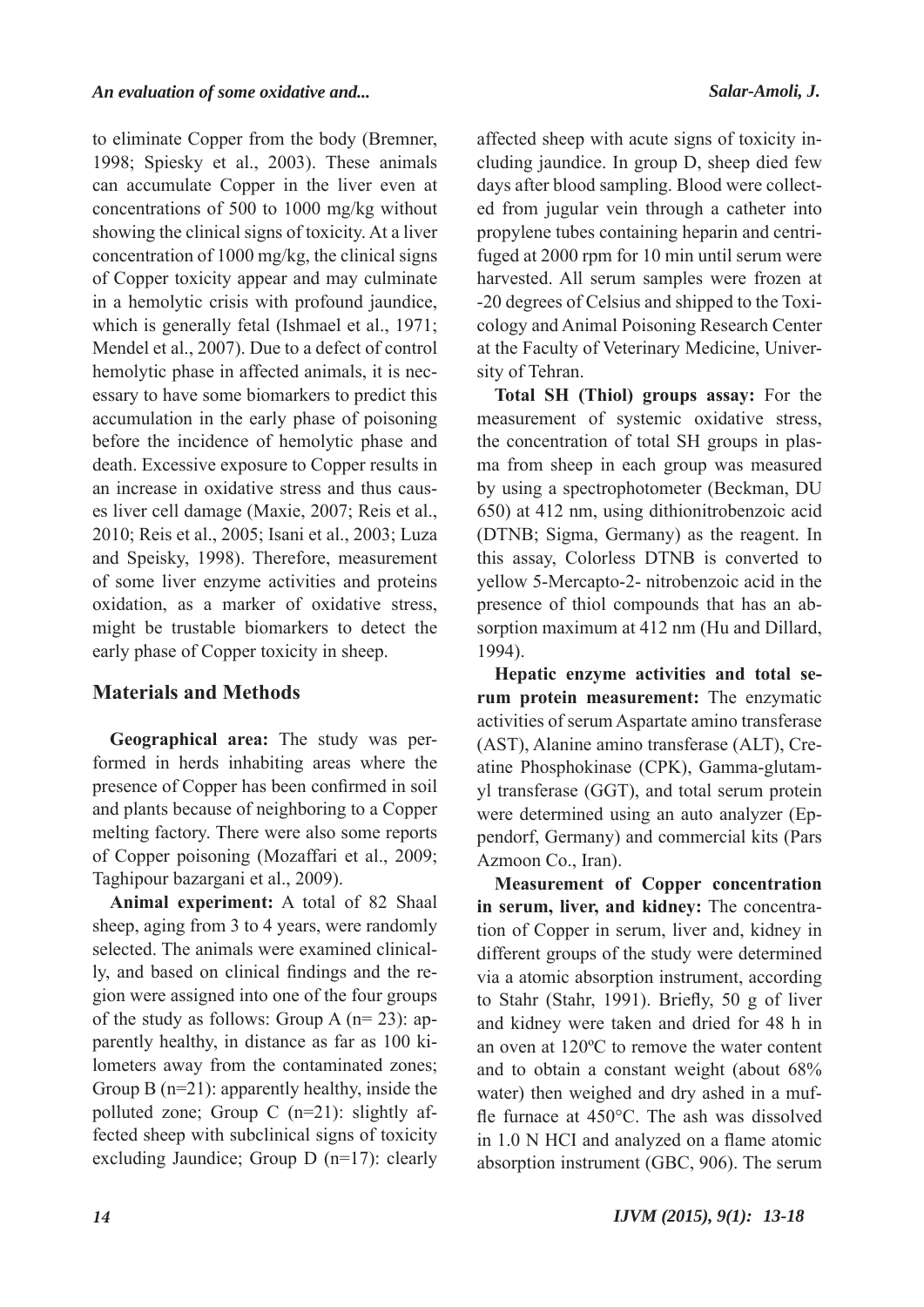#### *Salar-Amoli, J.*

|                           | <b>Group A (Control)</b>    | <b>Group B</b>                  | <b>Group C</b>                | <b>Group D</b>                |
|---------------------------|-----------------------------|---------------------------------|-------------------------------|-------------------------------|
| Hepatic Enzymes (IU/l±SE) |                             |                                 |                               |                               |
| <b>AST</b>                | $110.47 \pm 34.6^{\circ}$   | $124.00 \pm 31.6$ <sup>ab</sup> | $149.13 \pm 36.3$ °           | $398.23 \pm 2.5$ <sup>d</sup> |
| <b>ALT</b>                | $20.66 \pm 5.9^{\circ}$     | $22.40 \pm 3.8$ <sup>ab</sup>   | $22.43 \pm 3.8$ <sup>ab</sup> | $56.57 \pm 13.7$ °            |
| <b>GGT</b>                | $35.14 \pm 13.9^a$          | $38.40 \pm 17.53$ <sup>a</sup>  | 54.52±20 <sup>b</sup>         | $98.07 \pm 69.6$ °            |
| <b>CPK</b>                | $14141.8\pm$ <sup>a</sup>   | $158.45 \pm 60.3^{\circ}$       | $213.66 \pm 6^b$              | $6840 \pm 8$ °                |
| Total Protein(gr/dl±SE)   | $7.09 \pm 0.5^{\text{a}}$   | $7.17 \pm 0.5^{ab}$             | $7.340.5\pm^{ab}$             | $9.83 \pm 2.2$ <sup>c</sup>   |
| Total Thiol(mmol/l±SE)    | $0.116 \pm 0.02^{\text{a}}$ | $0.110 \pm 0.03$ <sup>ab</sup>  | $0.0850.03\pm c$              | $0.040 \pm 0.01$ <sup>d</sup> |
| Copper(PPM±SE)            |                             |                                 |                               |                               |
| <b>Serum</b>              | $\overline{\phantom{a}}$    | $\overline{\phantom{a}}$        | $\overline{\phantom{a}}$      | $5.78 \pm 2.5$                |
| Liver                     |                             |                                 | $\blacksquare$                | $1019.9 \pm 139$              |
| Kidney                    |                             |                                 |                               | $56.76 \pm 7.1$               |

Table 1. Hepatic Enzymes, total Thiol, Total proteins and Copper concentration in serum, liver and kidney of different phase of Copper poisoning. a,b,c,d Means in the same column with different superscripts differ statistically ( $p<0.05$ ).

samples  $(0.75 \text{ ml})$  were diluted to 2.0 ml with distilled deionized water and mixed with 2.0 ml of 1.4 M HCl. And, after 30 min, 2.0 ml of 1.23 M trichloroacetic acid was added to deproteinate the sample. The supernatant was analyzed on a GBC atomic absorption instrument (Stahar, 1991).

**Statistic procedures:** All of the data related to different treatments were analysed according to ANOVA. Duncan's multiple range test was used for comparing the means of parameters to see if there were significant differences  $(p \le 0.05)$ .

#### **Results**

The data are presented in Table 1 and Figure 1. No significant difference (p>0.05) was found in the serum activities of ALT, AST, GGT, CPK, and total thiol and total protein content between group B and controls. In the group C, the plasma activities of AST, GGT, CPK, and total thiol were statistically different from those in controls. In addition, the serum ALT activity and the total protein in serum from group C was similar to controls. Biochemical profiles of AST, GGT, CPK, and total thiol displayed considerable diversity in group B when compared to those in group C; however, it was not statically significant ( $p \ge 0.05$ ). In

addition, data analysis revealed that there is a significant difference in the plasma ALT, AST, CPK, GGT activity, total thiol, and total protein levels between group D and other groups. The concentration of Copper in serum, liver, and kidney of the sheep in group D was  $5.78 \pm$ 2.51, 1019.89  $\pm$  139.04 and 56.76  $\pm$  7.12 ppm, respectively.

# **Discussion**

This study was designed to identify reliable biomarkers indicating Copper toxicity before hemolytic crisis phase. The study was performed in the south province of Iran where several studies have reported the natural occurrence of Copper poisoning in sheep and goats. (Mozaffari et al., 2009; Taghipour bazargani et al., 2009). The concentrations of Copper reported by these studies are comparable to that we found in the kidney and liver of the sheep in our study and thus can be attributed to the presence of Copper pollution in soil and plants in the region. Mozaffari et al. (2009) showed that the concentration of Copper in isolates from dead sheep with acute hemolytic signs of Copper poisoning in the same area exceed the permitted limit (150 mg/kg), up to 7.97 folds in the liver (1196.9  $\pm 20.6$  mg/kg) and 9.14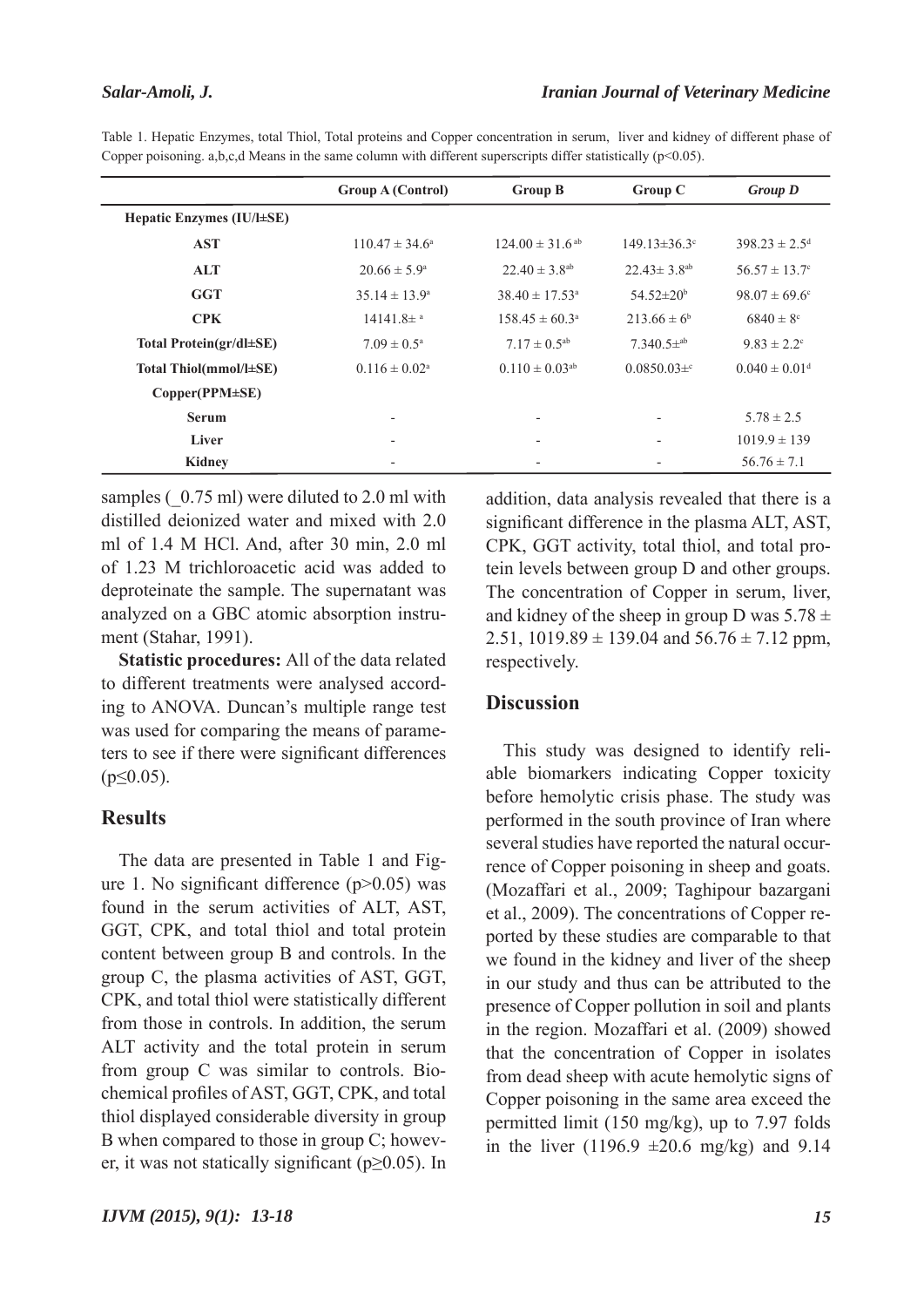folds in the kidney(137.2  $\pm$  8.96 mg/kg). The authors concluded that the concentration of Copper found in water and plants was too high and would be a source for Copper poisoning (Mozaffari et al., 2009).

Up to now, our attempt to identify trustable biomarkers in an early diagnosis of Copper poisoning has been inconclusive. However, measurement of the liver content of Copper through biopsy has been shown by many studies to be useful in sheep, but not so popular due to invasive manner of this method (Lopez-Alonso et al., 2005). In the acute phase of the poisoning, Copper accumulation in the liver, more than 1000 ppm, results in hepatocytes necrosis and sudden release of Copper into the blood (Ishmael et al., 1971; Mendel et al., 2007). However, there is not a certain opinion on when liver bonding capacity to accumulate Copper would be saturated (Simpson et al., 2004). Nevertheless, the mean level to reach this stage in our study was  $1019.89 \pm 139.06$ , with min- max 817.70 and 1272.08 mg/kg, respectively. A report from Ishmael et al. (1971) has shown that Copper can accumulate in the liver in concentration of as high as 500 to1000 mg/kg in cumulative phase (per-hemolytic phase) without having clinical consequences. In contrast with the other biomarkers, Copper release from liver into plasma follows a constant manner and elevates to a critical level, just few days before critical phase, and thus serum Copper is a trustable biomarker of early Copper toxicity (Ozer et al., 2008). It is also emphasized that levels of Copper in urine increases 24 hours before hemolytic phase (Lewis et al., 1997) which just could be considered as an additional biomarker for Copper exposure as well. Meanwhile, one study reported that the Copper contents of RBC (Cyclic Citrullinated Peptide) decreased after Copper intoxication (Hu and Dillard, 1994). With respect to the mechanism of Copper intoxication, it is believed that it is involved in the Fenton reaction (Isani et al., 2003, Luza and Speisky, 1998);

therefore, its accumulation in liver results in increased level of free Copper which in turn results in increased lipid peroxidation, elevation in free radicals, and membrane damage in hepatocyte's organelles such as lysosyme (Myers et al., 1993; Gooneratne and Howell, 1980). At the same time, oxidation of thiol containing proteins and bonding of Copper with thiol groups will subsequently lead to completely disruption of RBC membrane and extra venous heamolysis (Lopez-Alonso et al., 2005). Shortly after exposure to Copper, liver enzymes such as Arginase, AST, GGT, LDH, and Sorbitol dehydrogenase (SDH) has been shown to increase in blood 3 to 6 weeks before starting the hemolytic phase (Lewis et al., 1997). These studies also took advantage of elevated levels of BUN, GGT, AST, ALT, and ALP as certain indicators of liver damage at the end stage of Copper poisoning (Lewis et al., 1997). In aprevious report by Lopez-Alonso et al. (2006) the level of liver enzymes in the silent phase of Copper toxicity in cattle was within the normal limits and there was a positive relationship between liver concentration of Copper and the ALT and GGT level in blood (Lopez-Alonso et al., 2006). Many studies reported an increase in the level of liver enzymes in blood; however, they did not indicate any relation among liver enzyme activities and the level of Copper in liver and clinical findings after experimental toxicity, as well (Humann-ziehank et al., 2001; Laven et al., 2004). Meanwhile, in a research study by Ortolani et al. (2003) it was stated that the increased level of GGT followed by AST was the best way to indicate Copper-loading in sheep during the pre-hemolytic phase. It seems that decreased feed consumption and subtle losses of the body weight are associated with a hemolytic crisis in few days after feeding sheep with Copper-rich diets (Ortolani et al., 2003). In the present study, we followed up four groups of sheep in different stages of Copper intoxicity by feed or water from a Copper smelting facto-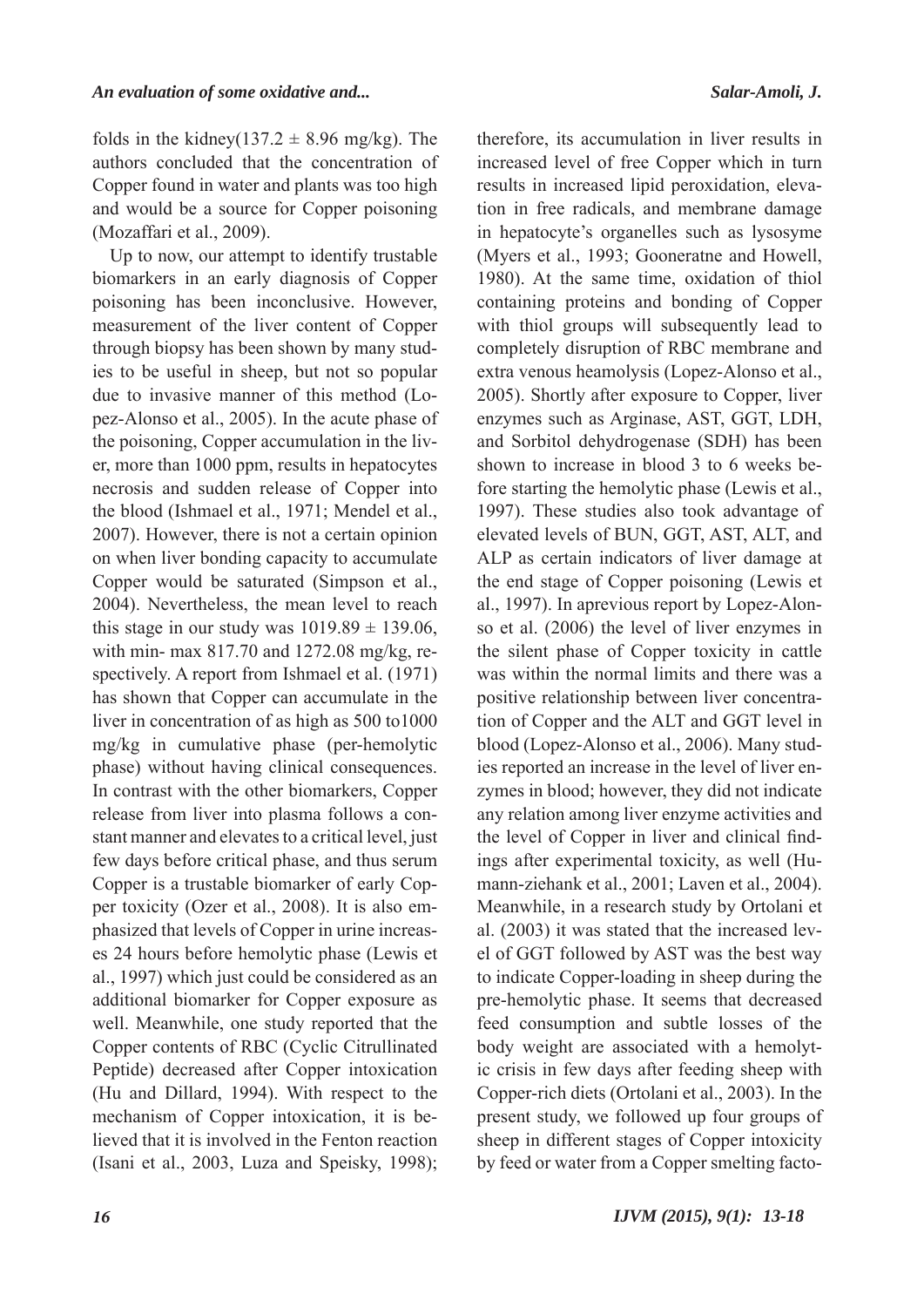# *Salar-Amoli, J.*

ry (Mozaffari et al., 2009, Taghipour bazargani et al., 2009). In group B, there was not any significant difference between any measured parameters against controls. In group C, the blood level of GGT, AST, CPK, and total thiol, but not ALT and total protein, were significantly different from that of control's  $(p<0.05)$ . According to the present data, in group D with hemolytic signs including hemoglubinoria, jaundice, polydepsia and lose of appétit, all blood parameters were changed, and statistically significant differences were found when compared to controls and other groups. On the other hand, rather a slight difference of CPK between groups B, C, and D with signs of jaundice showed liver damages or may be muscles (Gooneratne and Howell, 1980) a few days before the critical stage of hemolytic phase.

In conclusion, all blood parameters measured in this investigation (liver enzymes and total Thiol) were not successful in predicting the hemolytic phase and thus early Copper poisoning in sheep. To the best of our knowledge, measurement of Copper content of liver has been suggested to be the most convenient parameter in the diagnosis of early exposure to Copper.

# **Acknowledgments**

Authors with to express their gratitude to technicians and staffs in the department of Toxicology and Animal Poisoning Research Center of the University of Tehran for their support and help with this project.

#### **References**

- 1. Bremner, I. (1998) Manifestation of Copper excess. Am J Clin Nutr. 67: 1069-1073.
- 2. Carcia-Vaquero, M., Lopez-Alonso, M., Benedito, J.L., Hernandez, J., Gutierrez, B., Miranda, M. (2011) Influence of Cu supplementation on toxic and essential trace element status in intensive reared beef cattle. Food Chem Toxicol. 49: 3358-3366.
- Castro, M.B., Chardulo, L.A.L., Szabo, M.P.J. 3. (2007) Copper toxicosis in sheep fed dairy cattle ration in Sao Paulo, Brazil. Arq Bras Med Vet Zootec. 59: 246-249.
- Gooneratne, S.R., Howell, J.M. (1980) Cre-4. atine kinase release and muscle changes in chronic Copper poisoning in sheep. Res Vet Sci. 28: 351-361.
- 5. Humann-ziehank, E., Coenen, M., Ganter, M., Bickhardt, K. (2001) Long-term observation of subclinical chronic Copper poisoning in two sheep breeds. J Vet Med, Series A–Physiol Pathol Clin Med. 48: 429-439.
- Hu, M.L., Dillard, C.J. (1994) Plasma SH and 6. CSH measurement. Meth Enzymol. 233: 385- 387.
- 7. Isani, G., Monari, M., Andreani, G., Fabbri, M., Carpene, E. (2003) Effect of Copper exposure on the Antioxidant Enzymes in Bivalve Mollusc Scapharca inaequivalvis. Vet Res Commun. 27: 691–693.
- 8. Ishmael, J., Gopinath, C., Howell, J., Mc, C. (1971) Experimental chronic Copper toxicity in sheep. Histological and histochemical changes during development of the lesions in the liver. Res Vet Sci. 12: 358-366.
- 9. Laven, R.A., Livesey, C.T., Offer, N.W., Fountain, D. (2004) Apparent subclinical hepatopathy due to excess Copper intake in lactating Holstein cattle. Vet Records. 155: 120-121.
- 10. Lewis, N.J., Fallah-Rad, A.H., Connor, M.L. (1997) Copper toxicity in confinementhoused ram lambs. Can Vet J. 38: 496-498.
- 11. Lopez-Alonso, M., Prieto F., Miranda, M., Castillo, C. (2005) Intracellular distribution of Copper and zinc in the liver of Copper exposed cattle from northwest Spain. Vet J. 170: 332-338.
- 12. Lopez-Alonso, M., Crespo, A., Miranda, M., Castillo, C., Hernandez, J., Benedito, J.L. (2006) Assessment of some blood parameters as potential markers of hepatic Copper accumulation in cattle. J Vet Diagn Invest. 18: 71- 75.
- 13. Luza, S.C., Speisky, H.C. (1998) Liver Copper